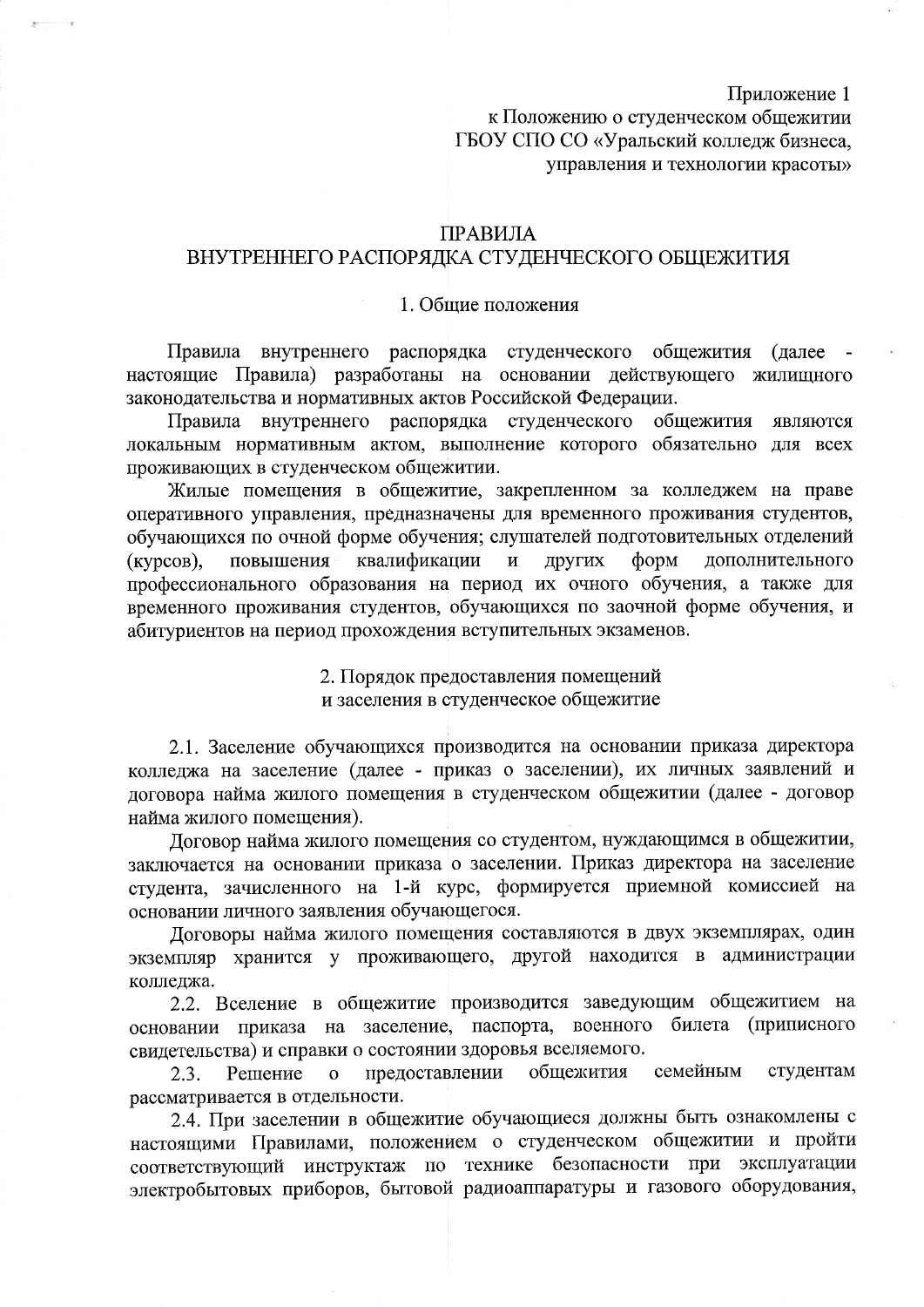ознакомиться с установленным порядком пользования личными электробытовыми приборами и порядком освобождения мест в общежитии. Инструктаж проводится заведующим студенческого общежития.

 $2.5.$ Размер оплаты  $3a$ проживание  $\mathbf{B}$ студенческом обшежитии устанавливается в соответствии с законодательством Российской Федерации. Взимание платы за проживание в студенческом общежитии осуществляется с использованием контрольно-кассовой техники или в безналичном порядке через услуги банков.

за проживание в студенческом общежитии взимается  $2.6.$  Плата  $\mathbf{c}$ обучающихся за все время их проживания; при выезде обучающихся в каникулярный период плата за проживание не взимается.

2.7. В случае расторжения договора найма жилого помещения проживающий в трехдневный срок обязан освободить занимаемое место в общежитии, сдав руководителю студенческого общежития по обходному листу данное место (жилое помещение) в чистом виде и весь полученный инвентарь в исправном состоянии.

2.8. Порядок пользования общежитием обучающимися, находящимися на каникулах, определяется с учетом их пожеланий администрацией ОУ по согласованию с профсоюзной организацией студентов.

2.9. Обучающиеся, находящиеся в академическом отпуске по состоянию здоровья, обязаны освободить занимаемые в общежитиях места или предоставить справку медицинского учреждения о прохождении ими стационарного или амбулаторного лечения.

#### 3. Порядок прохода в общежитие

3.1. Проживающим выдаются пропуска установленного образца на право входа в общежитие. Категорически запрещается передача пропуска другим лицам.

За передачу пропуска студенты несут дисциплинарную ответственность, предусмотренную настоящими Правилами.

3.2. При проходе в общежитие:

- лица, проживающие в общежитии, предъявляют пропуск;

предъявляют служебное удостоверение (при - работники общежития наличии);

- лица, не работающие и не обучающиеся в колледже, оставляют на посту охраны документ, удостоверяющий их личность. В специальном журнале охрана (вахтер) общежития записывает сведения о приглашенных.

3.3. Вынос крупногабаритных вещей из общежития разрешается только при наличии материального пропуска, выданного заведующим общежития. При вносе крупногабаритных вещей происходит их регистрация заведующим студенческого общежития в специальном журнале.

3.4. Ответственность за своевременный уход приглашенных и соблюдение ими настоящих Правил несет приглашающий.

3.5. Родственники проживающих студенческом общежитии могут  $\mathbf{B}$ находиться в общежитии во время, отведенное администрацией общежития.

3.6. Лицам, выселенным из общежития, проход в общежитие не допускается.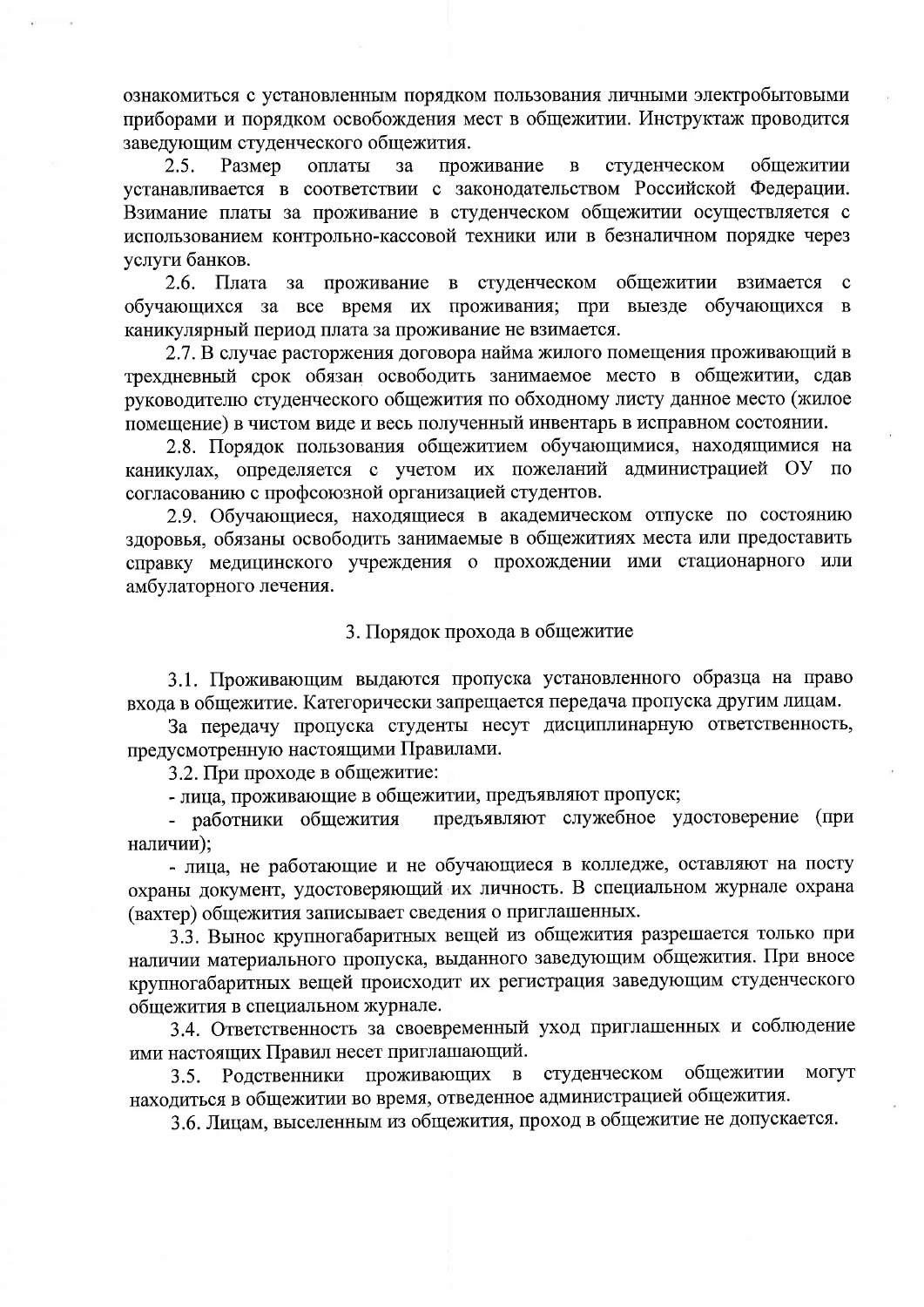# 4. Права проживающих в студенческом общежитии

4.1. Проживающие в студенческом общежитии имеют право:

- проживать в закрепленной за ними жилой комнате при условии выполнения условий настоящих Правил и договора найма жилого помещения;

- пользоваться помещениями для самостоятельных занятий и помещениями культурно-бытового назначения, оборудованием, инвентарем общежития;

- обращаться к администрации общежития с просьбами о своевременном ремонте, замене оборудования и инвентаря, вышедшего из строя не по их вине;

- участвовать в формировании студенческого совета общежития и быть избранным в его состав;

общежития решении вопросов через студсовет  $\overline{\mathbf{B}}$ участвовать совершенствования жилищно-бытовых условий, организации воспитательной работы и досуга;

соблюдением правил пользоваться бытовой техникой  $\mathbf c$ техники безопасности и правил пожарной безопасности.

5. Обязанности проживающих в студенческом общежитии

5.1. Проживающие в студенческом общежитии обязаны:

- выполнять условия заключенного договора найма жилого помещения;

- в установленном порядке и сроки предоставлять документы для регистрации по месту пребывания, а также для постановки на воинский учет;

- принимать посетителей в отведенное администрацией общежития время;

- своевре менно вносить плату в установленных размерах за проживание в общежитии, пользование постельными принадлежностями и за все ВИДЫ предоставляемых дополнительных платных услуг;

- во время пользования помещениями для самостоятельных занятий и помещениями культурно-бытового назначения соблюдать тишину и не создавать препятствий другим проживающим в пользовании указанными помещениями;

- строго соблюдать настоящие Правила, правила техники безопасности и правила пожарной безопасности;

- строго соблюдать инструкции по пользованию бытовыми электроприборами;

- бережно относиться к помещениям, оборудованию и инвентарю;

- экономно расходовать электроэнергию, газ и воду;

- соблюдать чистоту и порядок в жилых помещениях и местах общего пользования; производить уборку в своих жилых комнатах ежедневно, а на кухне, местах общего пользования - по установленному графику дежурств;

причиненный материальный ущерб  $\mathbf{B}$ соответствии  $\mathbf c$ возмещать действующим законодательством и договором найма жилого помещения;

администрации общежития предъявлять документ, требованию  $\Pi$ <sup>O</sup> удостоверяющий личность, предоставляющий право находиться в общежитии;

возможность осмотра жилой комнаты администрацией  $\sim$ обеспечить общежития с целью контроля за соблюдением настоящих Правил, проверки сохранности имущества, проведения профилактических и других видов работ.

5.2. Проживающим в общежитии запрещается:

- самовольно переселяться из одной комнаты в другую;

- самовольно переносить инвентарь из одной комнаты в другую;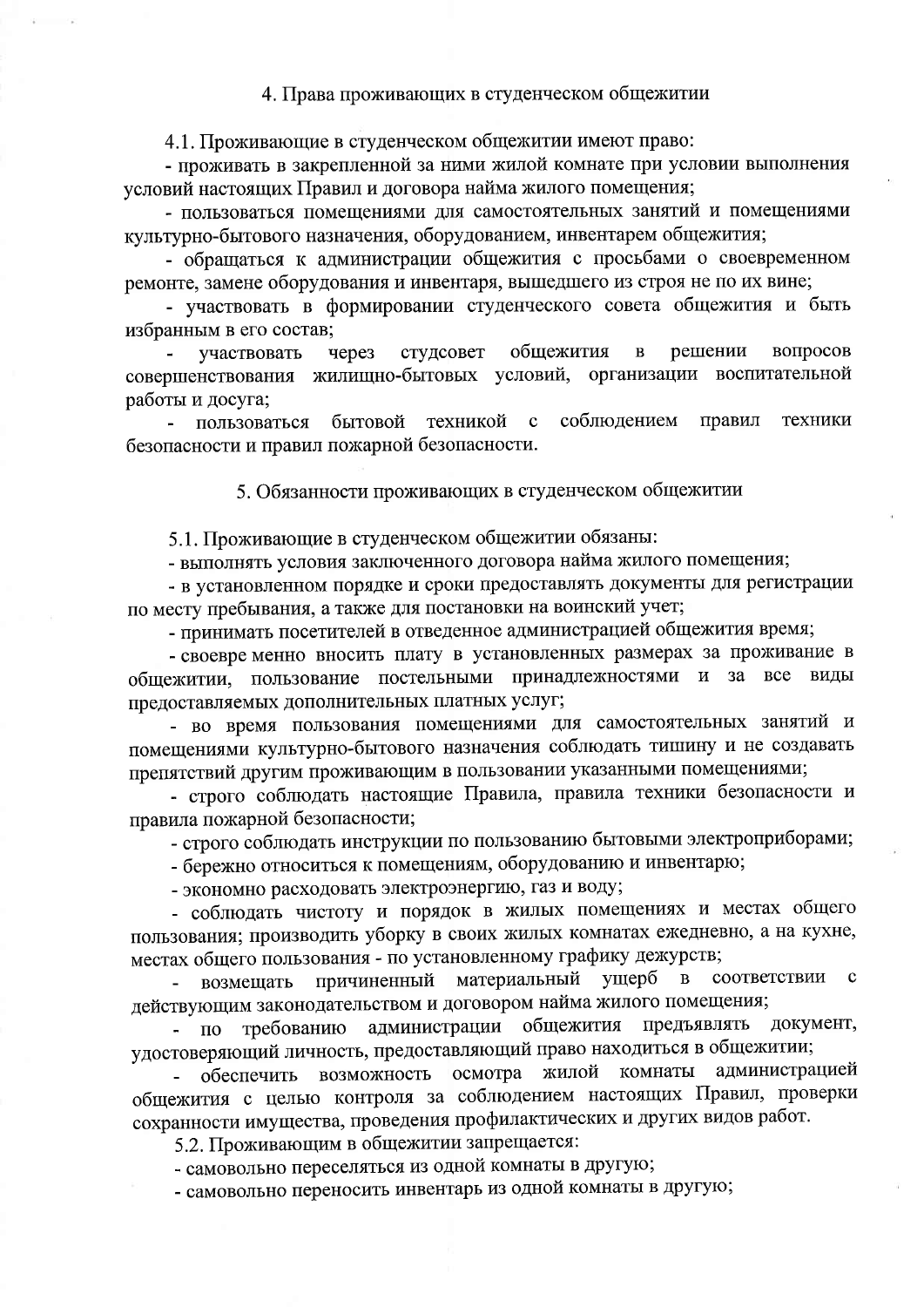- самовольно производить переделку электропроводки и ремонт электросети;

- выполнять в помещении работы или совершать другие действия, создающие повышенный шум и вибрацию, нарушающие нормальные условия проживания обучающихся в других жилых помещениях. С 22.00 до 07.00 часов пользование телевизорами, радиоприемниками, магнитофонами и другими громкоговорящими устройствами допускается лишь при условии уменьшения слышимости до степени. не нарушающей покоя проживающих;

- наклеивать на стены жилой комнаты и в местах общего пользования, кроме специально отведенных для этой цели мест, объявления, расписания и т.д.;

- курить в помещениях общежития;

- незаконно проводить посторонних лиц в общежитие и (или) оставлять их на ночь; предоставлять жилую площадь для проживания другим лицам, в том числе проживающим в других комнатах общежития;

- появляться в общежитии в нетрезвом состоянии, потреблять (распивать) и хранить спиртные напитки, пиво и напитки, изготавливаемые на его основе.

В общежитиях запрещается:

- продажа алкогольных напитков и наркотических средств;

- установка дополнительных замков на входную дверь помещения, в котором они проживают, переделка замков или их замена без разрешения администрации студенческого общежития;

- использование в жилом помещении источников открытого огня;

- содержание в общежитии домашних животных;

- хранение в комнате громоздких вещей, мешающих другим проживающим пользоваться выделенным помещением

- использовать электроприборы мощностью более 1000 Вт.

6. Права администрации студенческого общежития

6.1. Администрация студенческого общежития имеет право:

- вносить предложения по улучшению условий проживания в общежитии;

- совместно со студенческим советом общежития вносить на рассмотрение директора предложения о применении дисциплинарных взысканий к нарушителям общественного порядка;

- принимать решение о переселении проживающих из одной комнаты в другую.

#### 7. Обязанности администрации ОУ

7.1. Администрация ОУ обязана:

общежитии в студенческом обеспечить обучающихся местами  $\mathbf{B}$ соответствии с установленными законодательством Российской Федерации, настоящим Положением нормами проживания в общежитии;

- при вселении в студенческое общежитие и дальнейшем проживании обучающихся информировать их о локальных нормативных правовых актах, регулирующих вопросы проживания в студенческом общежитии;

- содержать помещения студенческого общежития в надлежащем состоянии в соответствии с установленными санитарными правилами и нормами;

- заключать с проживающими и выполнять договоры найма жилого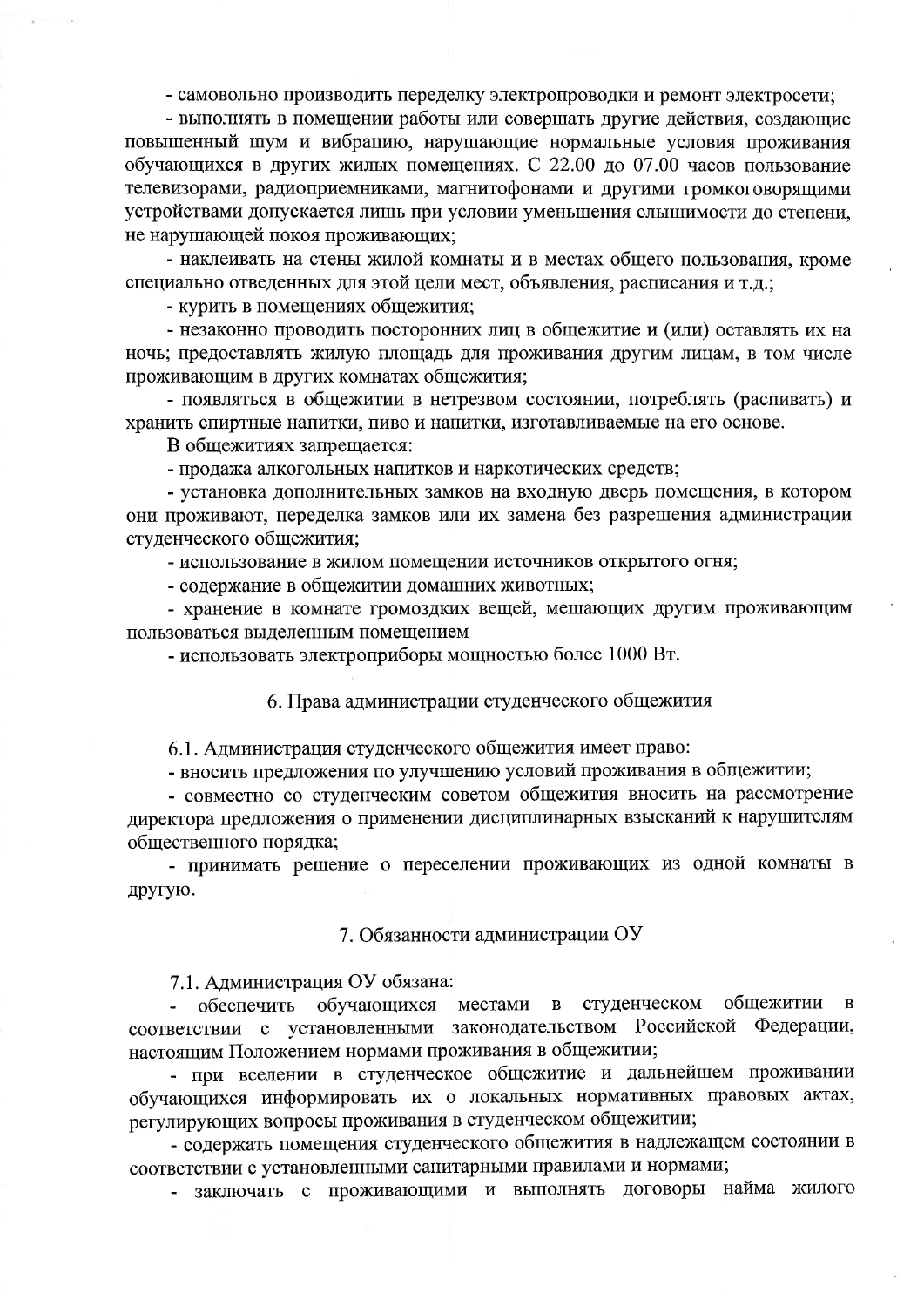помещения;

- укомплектовывать студенческое общежитие мебелью, оборудованием, постельными принадлежностями и другим инвентарем исходя из Примерных норм оборудования студенческих общежитий мебелью и ДРУГИМ инвентарем (приложение 2 к настоящему Положению);

- укомплектовывать штаты студенческих общежитий (студгородков) в установленном порядке обслуживающим персоналом;

- своевременно проводить капитальный и текущий ремонт студенческого общежития, инвентаря, оборудования, содержать  $\mathbf{B}$ надлежащем порядке закрепленную территорию и зеленые насаждения;

- обеспечить предоставление проживающим в студенческом общежитии необходимых коммунальных и иных услуг, помещений для самостоятельных занятий и проведения культурно-массовых, оздоровительных и спортивных мероприятий;

- временно отселять в случае острого заболевания проживающих в студенческом общежитии в изоляторы на основании рекомендации врачей;

- содействовать студенческому совету общежития в развитии студенческого самоуправления по вопросам самообслуживания, улучшения условий труда, быта и отдыха проживающих;

- осуществлять мероприятия по улучшению жилищных и культурно-бытовых условий в студенческом общежитии, своевременно принимать меры по реализации предложений проживающих, информировать их о принятых решениях;

- обеспечивать необходимый тепловой режим и освещенность во всех студенческого общежития соответствии санитарными помещениях  $\, {\bf B}$  $\mathbf{c}$ требованиями и правилами охраны труда;

- обеспечивать проживающих необходимым оборудованием, инвентарем, инструментом и материалами при проведении работ по благоустройству, обслуживанию и уборке помещений студенческого общежития и закрепленной территории;

- обеспечивать на территории студенческого общежития охрану и соблюдение установленного пропускного режима.

8. Обязанности администрации студенческого общежития

8.1. Администрация студенческого общежития обязана:

- обеспечить предоставление документов для регистрации проживающих по месту пребывания;

- содержать помещения общежития в соответствии с установленными санитарными правилами;

- укомплектовывать общежитие мебелью, оборудованием, постельными принадлежностями и другим инвентарем;

текущего обеспечить проведение ремонта общежития, инвентаря, оборудования, содержать в надлежащем порядке закрепленную за общежитием территорию, зеленые насаждения;

оперативно устранять неисправности  $\, {\bf B}$ системах канализации, электроснабжения, водоснабжения общежития;

- обеспечить предоставление проживающим в общежитии необходимых помещений для самостоятельных занятий, комнат отдыха, бытовых помещений;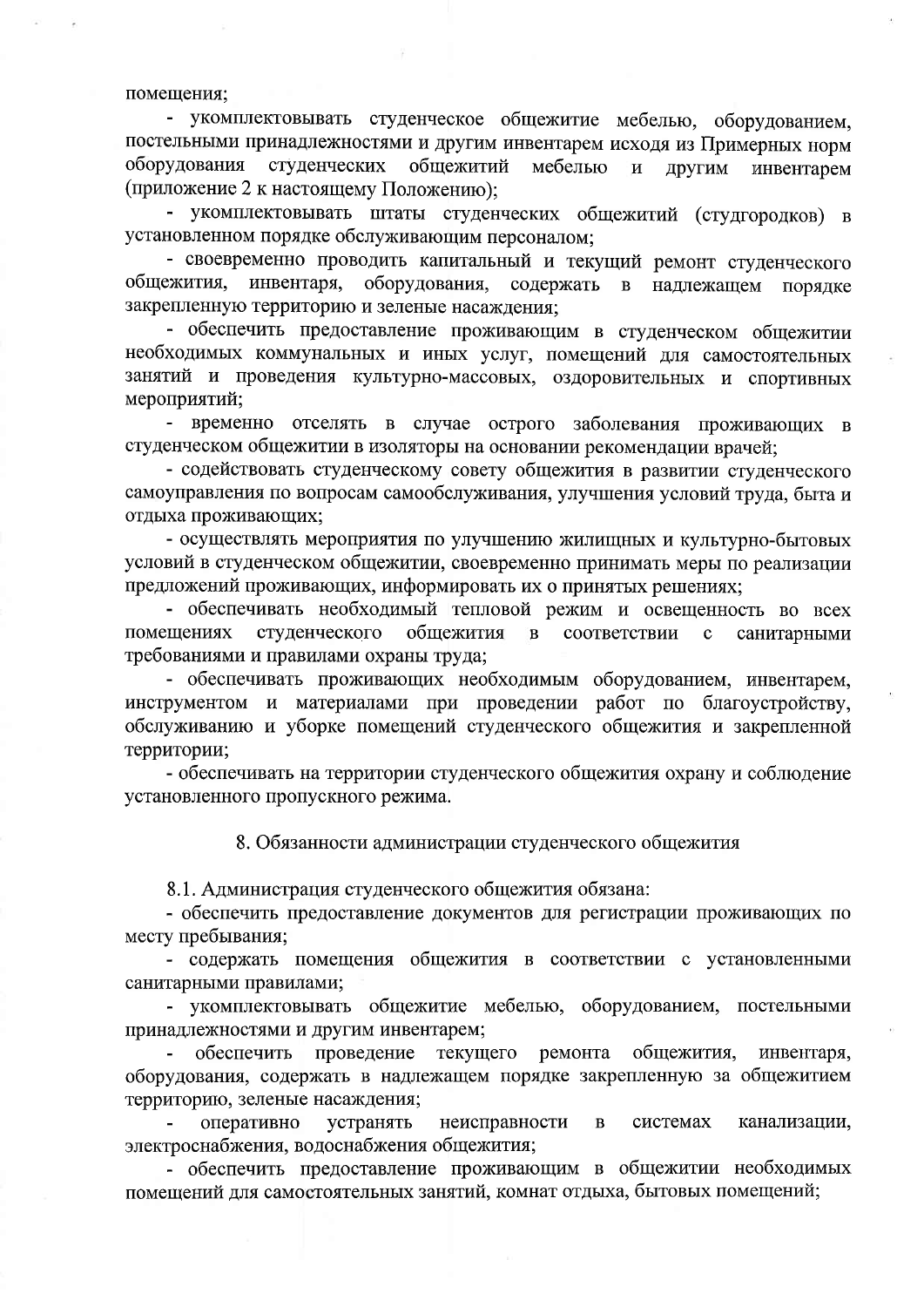- в случае заболевания обучающихся переселять их в другое изолированное помещение по рекомендации лечащего врача;

- обеспечить ежедневный обход всех помещений общежития с целью выявления недостатков по их эксплуатации и санитарному содержанию и принимать своевременные меры по их устранению;

- производить замену постельного белья не реже одного раза в 10 дней;

- предоставить проживающим в общежитии право пользоваться бытовой техникой и аппаратурой при соблюдении ими техники безопасности и инструкций по пользованию бытовыми электроприборами;

- содействовать работе студенческого совета общежития по вопросам улучшения условий проживания, быта и отдыха проживающих;

- принимать меры по реализации предложений проживающих, информировать их о принятых решениях;

- обеспечивать проживающих необходимым оборудованием, инвентарем, инструментом и материалами для проведения на добровольной основе работ по уборке общежития и закрепленной за общежитием территории;

обеспечивать противопожарную общественную  $\mathbf{M}$ безопасность проживающих в студенческом общежитии и персонала.

## 9. Общественные органы управления студенческим общежитием

9.1. В общежитии проживающими избирается орган самоуправления студенческий совет общежития (далее - студсовет общежития), представляющий их интересы. Студсовет общежития координирует деятельность старост комнат (секций), организует работу по самообслуживанию общежития, привлекает в добровольном порядке проживающих к выполнению общественно полезных работ в общежитии и на прилегающей территории, помогает администрации общежития в организации контроля за сохранностью материальных ценностей, закрепленных за студентами и аспирантами, организует проведение культурно-массовой работы.

своей работе Студсовет общежития руководствуется настоящими  $\, {\bf B}$ Правилами.

9.2. В каждой комнате (секции) общежития избирается староста. Староста следит за бережным отношением проживающих к находящемуся в комнате (секции) имуществу, содержанию комнаты (секции) в чистоте и порядке.

Староста в своей работе руководствуется решениями студенческого совета общежития и администрации общежития.

10. Ответственность за нарушение настоящих Правил

10.1. За нарушение настоящих Правил к проживающим по представлению администрации общежития могут быть применены меры общественного и дисциплинарного воздействия в соответствии с действующим законодательством Российской Федерации, уставом колледжа и настоящим правилами. Вопрос о применении дисциплинарного взыскания в виде выселения из общежития рассматривается руководством колледжа.

10.2. За нарушение проживающими правил внутреннего распорядка к ним применяются следующие дисциплинарные взыскания:

а) замечание;